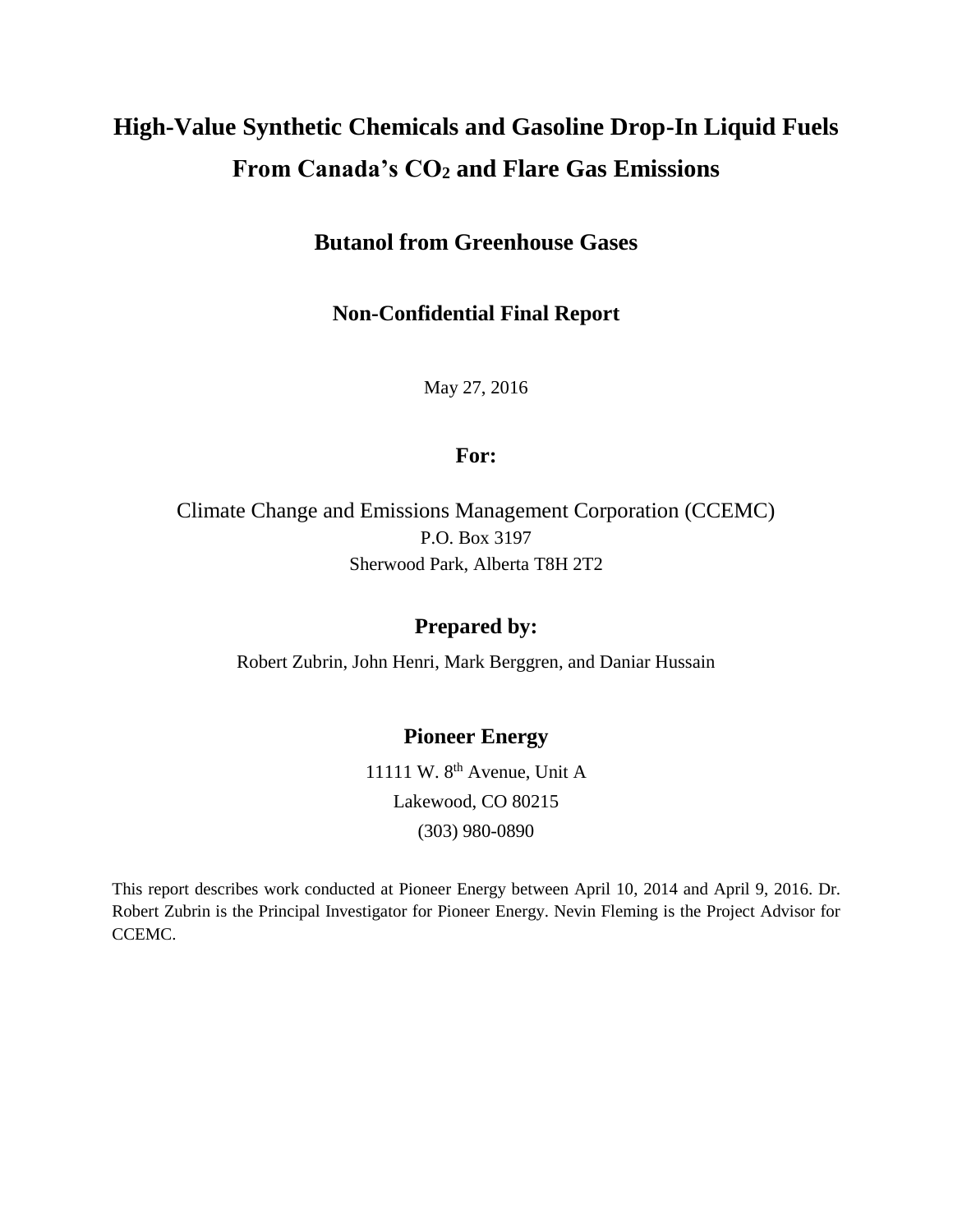CCEMC and Her Majesty the Queen in right of Alberta and each of them make no warranty, express or implied, nor assume any legal liability or responsibility for the accuracy, completeness, or usefulness of any information contained in this publication, nor that use thereof does not infringe of privately owned rights. The views and opinions of the author expressed herein do not necessarily reflect those of CCEMC and Her Majesty the Queen in right of Alberta and each of them. The directors, officers, employees, agents and consultants of CCEMC and the Government of Alberta are exempted, excluded and absolved from all liability for damage or injury, howsoever caused, to any person in connection with or arising out of the use by that person for any purpose of this publication or its contents.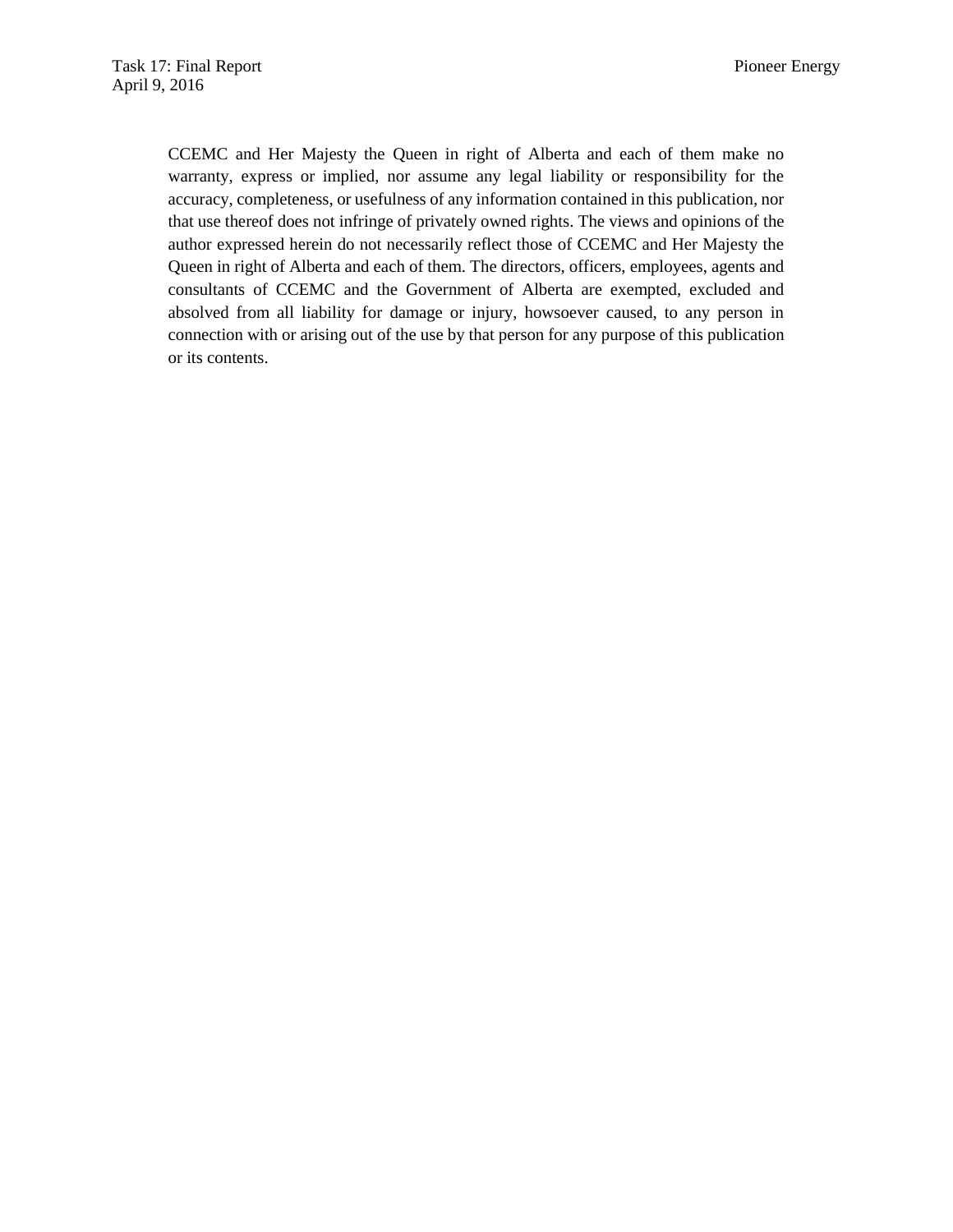#### **Introduction**

This non-confidential report reviews the work done in successfully developing a functioning system to make 10 liters per day of butanol from greenhouse gases for the CCEMC Grand Challenge Project at Pioneer Energy and other important tasks necessary to advance this technology towards commercialization.

Efforts to build a strong patent portfolio for this technology (without using CCEMC funds) were successful with the grant of broad patent rights in the US. We received a favorable response and are nearing the close of prosecution and grant of our first Canadian patent while applications in other countries are moving forward. Comprehensive studies on sources of greenhouse gas feedstock with a focus on Alberta were done. Technology transfer efforts to identify partners/investors in the chemical industry were carried out. Alberta company Enerkem was identified and contacted and a preliminary agreement to collaborate for the next phase of development was reached. A market study was conducted and it identified high demand for renewable C4 chemicals like butanol in a global industrial chemicals market that is over \$6.5 billion CAN for 1-butanol and about \$3.5 billion CAN for 2-butanol.

The CCEMC-Pioneer Butanol from Greenhouse Gas (BFGG) process converts methane and carbon dioxide to butanol. The key process steps include methanol synthesis via production of syngas from flared gas or other methane sources, acetic acid synthesis by carbonylation of methanol using carbon monoxide produced from carbon dioxide via the reverse water gas shift (RWGS) reaction, ketene synthesis from acetic acid, diketene production via dimerization of ketene, preparation of methyl acetoacetate (MAA) from diketene and recycled methanol, and finally hydrogenation of MAA to generate butanol product. The methanol synthesis and acetic acid production technologies are well-established. The conversion of carbon dioxide to carbon monoxide to supplement syngas production via the reverse water gas shift (RWGS) reaction has been successfully implemented by Pioneer in previous aerospace applications. Therefore, the focus of the CCEMC Phase A and Phase B efforts was on the downstream production of ketene and diketene followed by hydrogenation to produce butanol.

#### **Process Development from Lab scale to 10L Butanol/day**

A project management plan consisting of a work breakdown structure and supporting narrative that addressed the overall project including technology transfer efforts was prepared. The process goal for the first year (Phase A) was to have a functioning system producing butanol at a nominal 1 L/day rate. The process was scaled up to produce butanol at the rate of 10 L/day by the end of the second year (Phase B).

The Phase A System was designed, and hardware components including steel tubing, fittings, valves, instruments, thermocouples, gauges, chemicals including catalysts were ordered and the reactors were fabricated and set up in fume hoods.

Analytical methods for the Butanol from Greenhouse Gases process were developed to support the experimental effort and process development. A gas chromatograph-mass spectrometer (GC-MS) consisting of a Hewlett Packard 6890 series gas chromatograph coupled to an Agilent 5973 mass selective detector was used for analysis of liquid and gas streams. In addition, an Agilent CP-4900 four-channel micro GC was used for quick analysis of gas samples. A Gow-Mac 580 GC was to analyze liquid samples. The GC-MS and micro GC provided the majority of the required gas and liquid analyses. The Gow-Mac GC was used for analysis of water from the condensers indicating conversion rate of acetic acid to ketene and water product as an alternate method to confirm other analyses.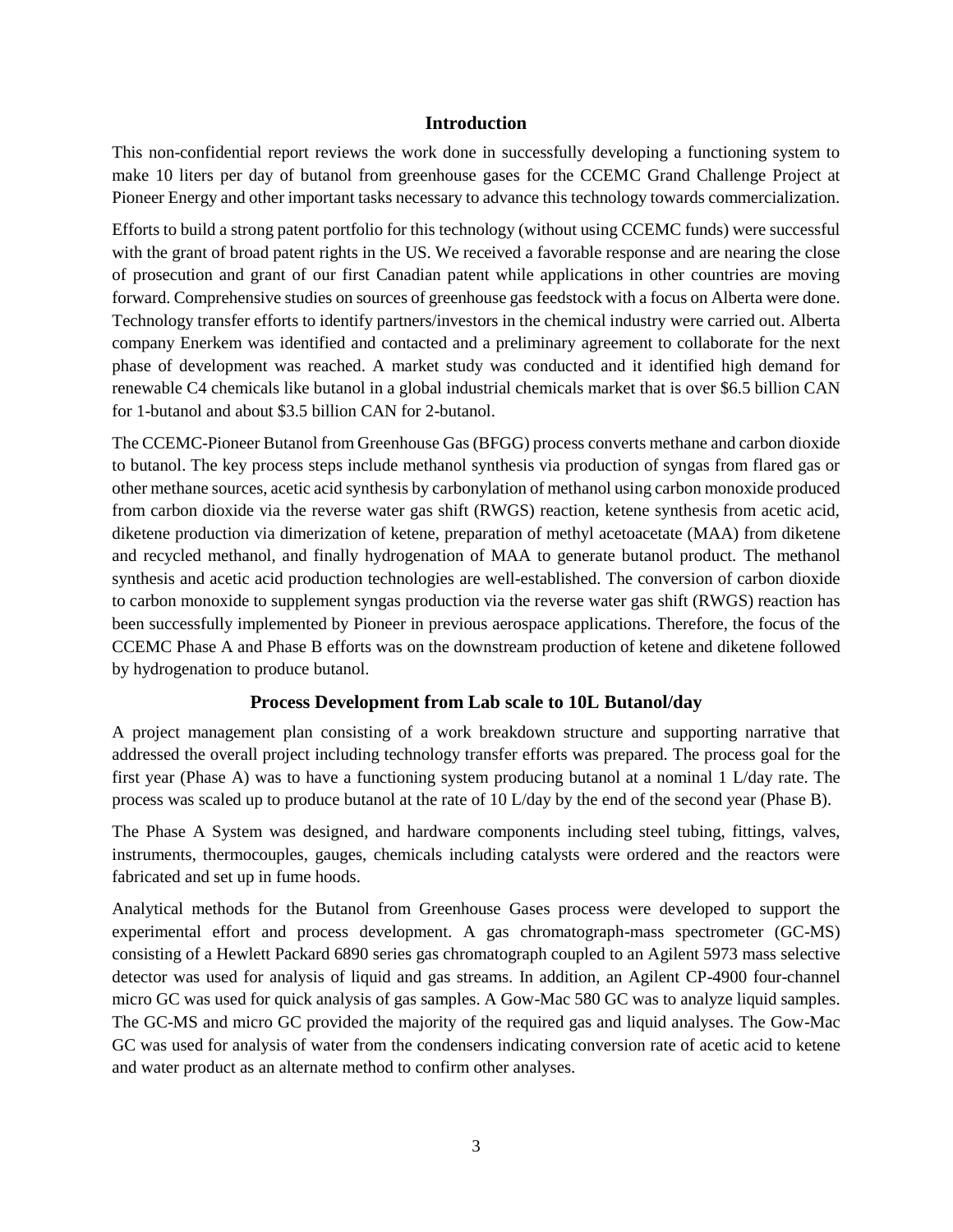#### Non-Confidential Final Report **Pioneer Energy** May 27, 2016

The ketene synthesis and diketene production modules were assembled as single unit operated in a dedicated fume hood. The hardware was placed in an expanded layout to allow room for flow sheet revisions and hardware modifications as the experimental program progressed.

The reactor system design consists of three main parts which are, a) Ketene Synthesis Reactor b) Ketene Absorber and Dimerizer, and c) Hydrogenation Reactor. The ketene reactor was designed to be compact and fit in a large hood but easily amenable to modifications as experimental results required them.

A Ketene Absorber/Dimerizer system was designed and built so that ketene gas could be absorbed in diketene liquid. The resulting solution of dissolved ketene was warmed and circulated to allow time for dimerization to diketene.

The synthesis of ketene/diketene via catalytic decomposition of acetic acid was shown to take place at high conversion and selectivity in a process amenable to scale up to commercial rates. The laboratory hardware and materials of construction were demonstrated to be resilient to the operating conditions and chemicals.



**Ketene synthesis data acquisition and control displays.**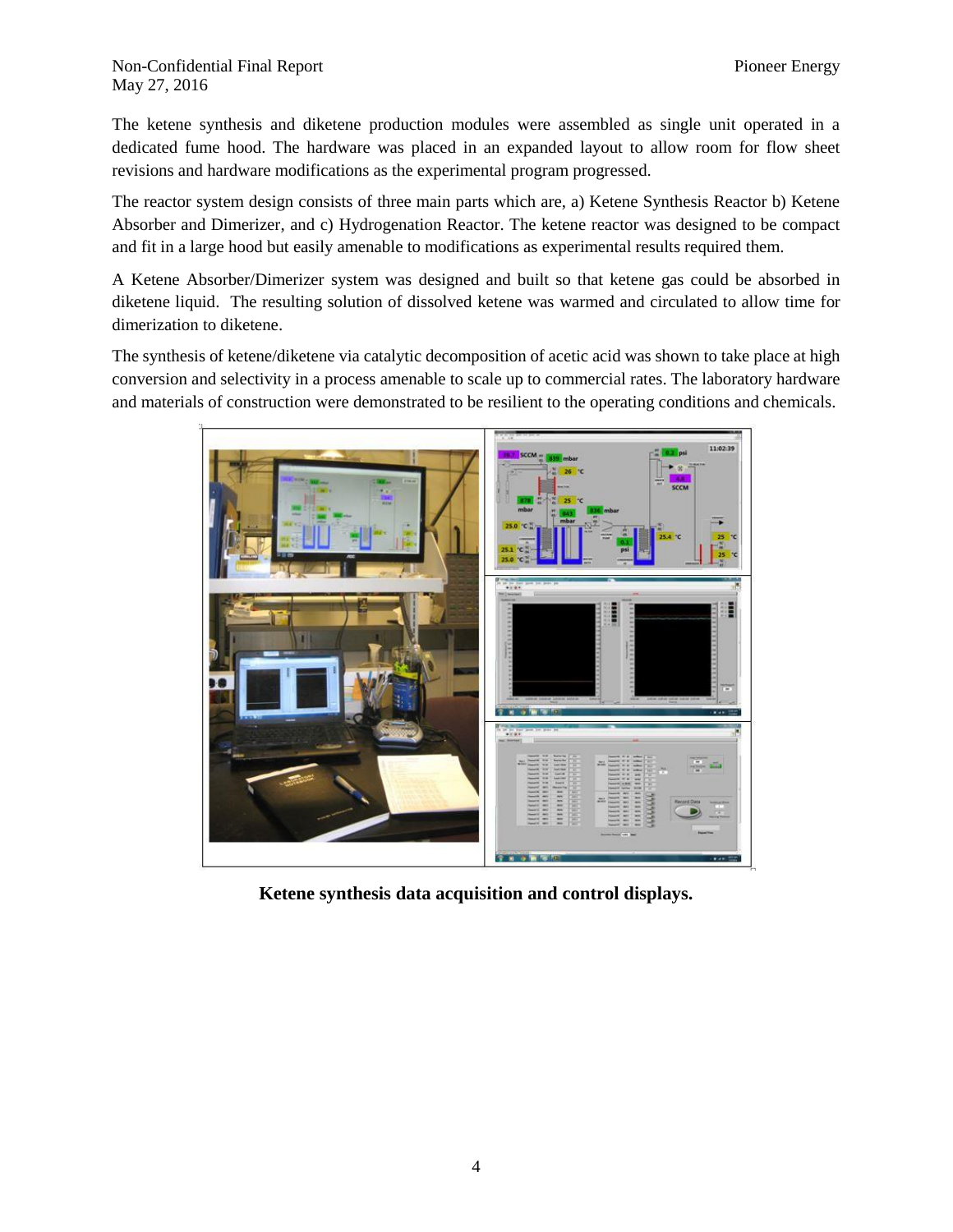

**Phase A ketene/diketene production apparatus.**



**Agilent GCMS system for analysis of condensates and products.**

The Phase B, 10 L/day ketene/diketene reactor system was designed and scaled based on results of Phase A experiments. Acetic acid conversions were in line with those reported in industry.

The Phase A hydrogenation system for butanol synthesis designed to be compact yet easily modified was fabricated and assembled in a separate fume hood. After calibrations and testing of the subsystems, catalyst was loaded and reactions were commenced.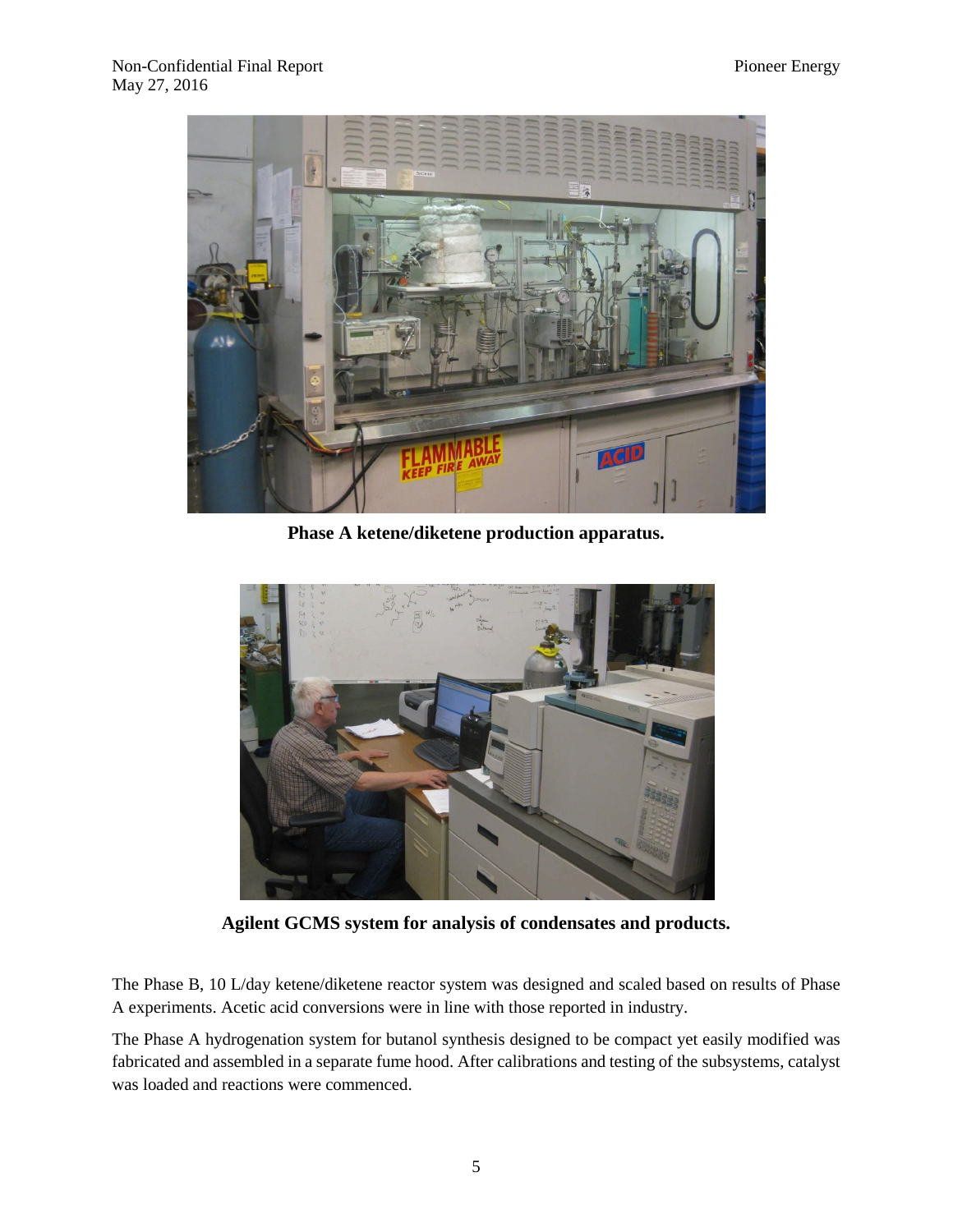A number of exploratory experiments were conducted to screen catalysts and key conditions including temperature, pressure, retention time, and hydrogen:diketene ratio. Early results showed that with optimization (catalyst, temperature, pressure, hydrogen ratio), a total of about 85 percent alcohol yield (predominately butanol) can be achieved by hydrogenation of the crude diketene produced at Pioneer.

During the course of hydrogenation experiments and process evaluation, additional potentially favorable reaction pathways for conversion of diketene to butanol were identified. The preferred pathway involves production of methyl acetoacetate (MAA) an important industrial chemical produced from diketene and methanol followed by hydrogenation of MAA to form butanol and methanol. The methanol is recirculated to react with another batch of diketene and is thus not consumed.

Experiments were conducted at Pioneer to verify the production of MAA. Methyl acetoacetate was subjected to hydrogenation in the reactor system described above yielding positive results producing butanol as the major product with methanol and water along with some byproduct propanol and only a small amount of unreacted ester/ketone formation. Diligent efforts were put in as experimental conditions were sought to maximize butanol yields. Dozens of reactions were performed to optimize the reaction conditions yielding efficient conversions to butanol under modest temperature and pressure conditions with excellent catalyst longevity.

The Phase B reactor system was designed for scale up to 10 L/day butanol with inclusion of a catalyst bed containing a cooling system to control the temperature rise due to exothermic nature of hydrogenation. Running the hydrogenation system at the full 10L/day yielded excellent results corresponding to those observed on smaller scale.



**Final Phase B hydrogenation reactor system.**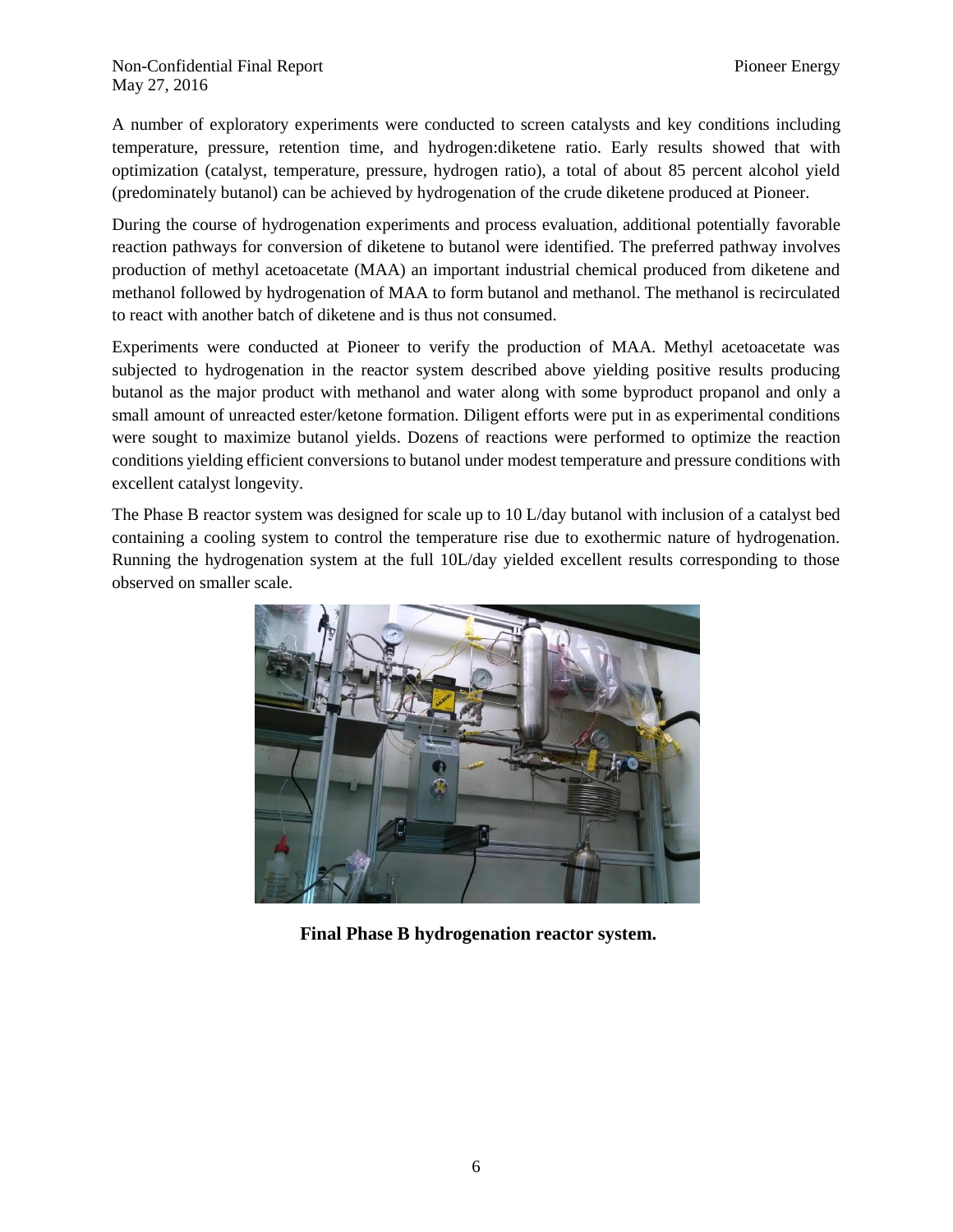

**Product samples from hydrogenation experiments (left)** and **MAA synthesis from diketene (right)**.

The hydrogenation step to form butanol has been demonstrated in the laboratory at 10L/day using conditions that employ moderate temperature and pressures using inexpensive commercial copper based catalyst that would have excellent longevity and economic value for the process.

In conclusion, unit operations of Pioneer's Butanol from Greenhouse Gases process developed during Phase 1 were demonstrated at a laboratory scale and successfully scaled to rates supporting production of 10 liters per day of butanol. Important process parameters were identified during the course of the Round 1 effort, and through laboratory and demonstration experiments, a design basis for further scale up was established in support of a proposed Round 2 effort at much larger scale.

#### **Technology Transfer Overview**

Research was conducted, and a list of potential partners, investors or companies that would be interested in licensing this technology was compiled. A market study of butanol and its commercial uses as an important industrial chemical was conducted.

Contacts were made with companies that are operating in the acetyl chemicals sector and that can easily integrate this technology into their manufacturing. Contacts were made and discussions and agreements were reached. Academic presentations were made at academic conferences, and academic papers were accepted for publication, which advances the goal of widespread dissemination of the scientific and technical knowledge gained during this research. One academic presentation was conducted at the Carbon Capture, Utilization and Storage Conference (CCUS) in 2014 in Pittsburgh, PA. Expedited patent applications were filed and our first U.S. Patent 8,927,789 for Pioneer Energy's butanol technology was granted in January 2015. Following this, US Patents 9,040,757 and 9,080,119 were granted as of mid-2016 and other applications continue to complete prosecution successfully and be issued for Pioneer Energy's ketene technology. Our Canadian application is expected to be granted in 2016. Patent applications were also filed in India, China, Australia, and New Zealand.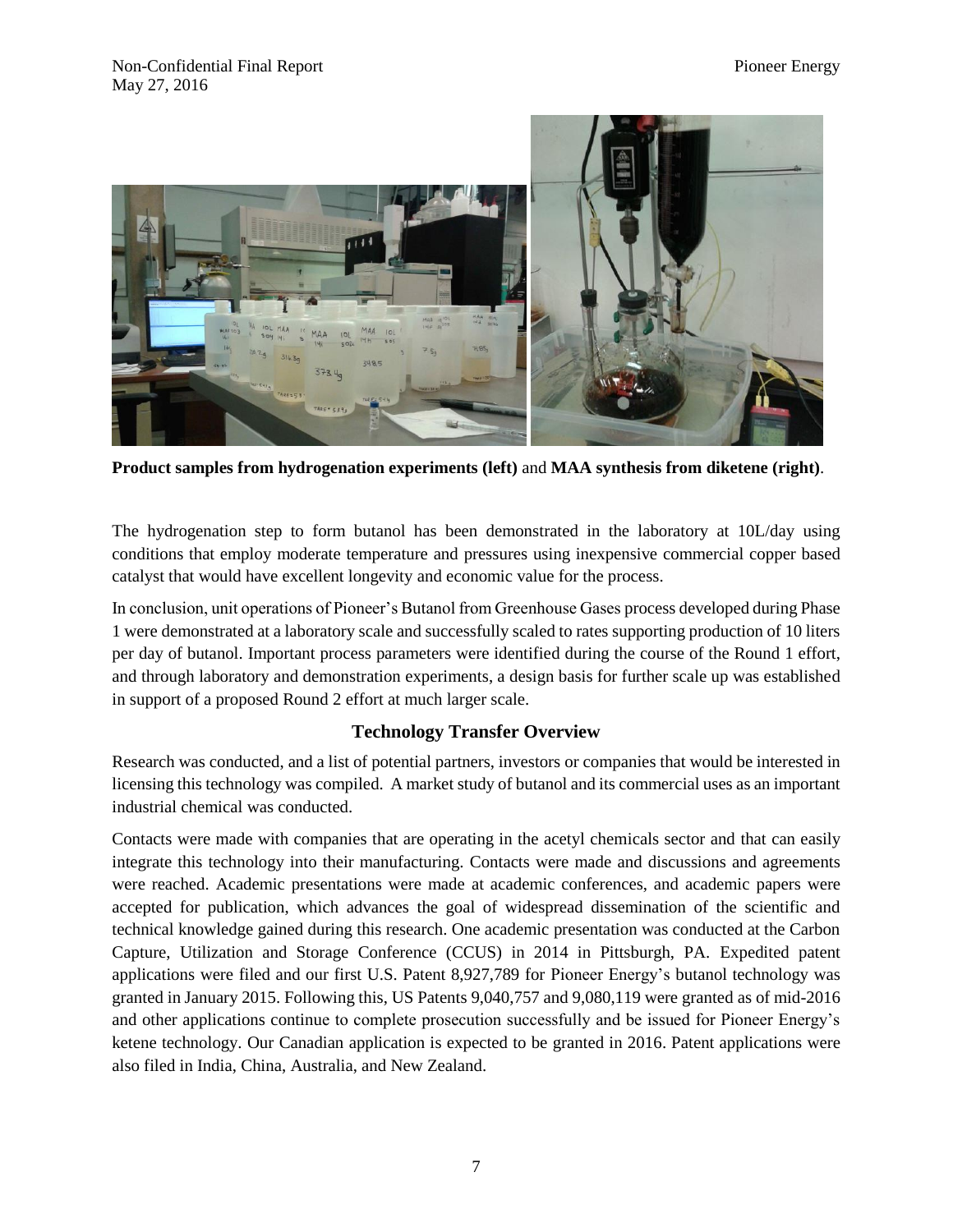#### **CO<sup>2</sup> Lifecycle Emissions Modeling**

Data were collected on the process  $CO<sub>2</sub>$  emissions. The process life cycle  $CO<sub>2</sub>$  emissions were modeled and analyzed to predict the total process emissions reduction relative to petroleum based gasoline. Results were used to compare the process to other alternative butanol production processes and to determine its environmental benefits for  $CO<sub>2</sub>$  mitigation. In addition, a market study on butanol and its uses was conducted, both as a fuel and industrial chemical, to understand total market GHG reduction potential in Alberta. The analysis of the base case of  $CH_4$  from flare gas and  $CO_2$  from a stationary source showed a CO<sup>2</sup> footprint of 11.4 g CO2e/MJ butanol, representing a reduction of 87% relative to an average Alberta gasoline emission factor of 90.1 g CO2e/MJ. When CH<sub>4</sub> from a natural gas pipeline and CO<sub>2</sub> from a stationary source are used in the process, the net  $CO<sub>2</sub>$  footprint was estimated to be 65.4 g CO2e/MJ butanol, which still represents a 27% reduction relative to average Alberta gasoline. Finally, if CH<sub>4</sub> from a biogas source, such as a landfill or livestock manure operation, is utilized, the net  $CO<sub>2</sub>$  footprint is reduced to 7.0 gCO2e/MJ butanol, representing a 92% reduction relative to average Alberta gasoline and approaching completely carbon-neutral operations. A single 38 million Liter/year (10M gal/year) butanol plant would reduce emissions in Alberta by 0.31 Mt CO2e/year (Megatons) if operating on flare gas and CO2, 0.10 Mt CO2e/year if operating on commercial natural gas and  $CO<sub>2</sub>$ , and 0.33 Mt  $CO<sub>2</sub>e/year$  if operating on biogas and  $CO<sub>2</sub>$ . Therefore, an emission reduction of 1 Mt  $CO<sub>2</sub>/year$  can be achieved in Alberta from just 3-10 butanol plants depending on the feedstock, assuming a plant size of just 38 million liters. As a point of reference, Enekem's plant located in Edmonton, Alberta produces about 38 million Liters of biomethanol from municipal solid waste.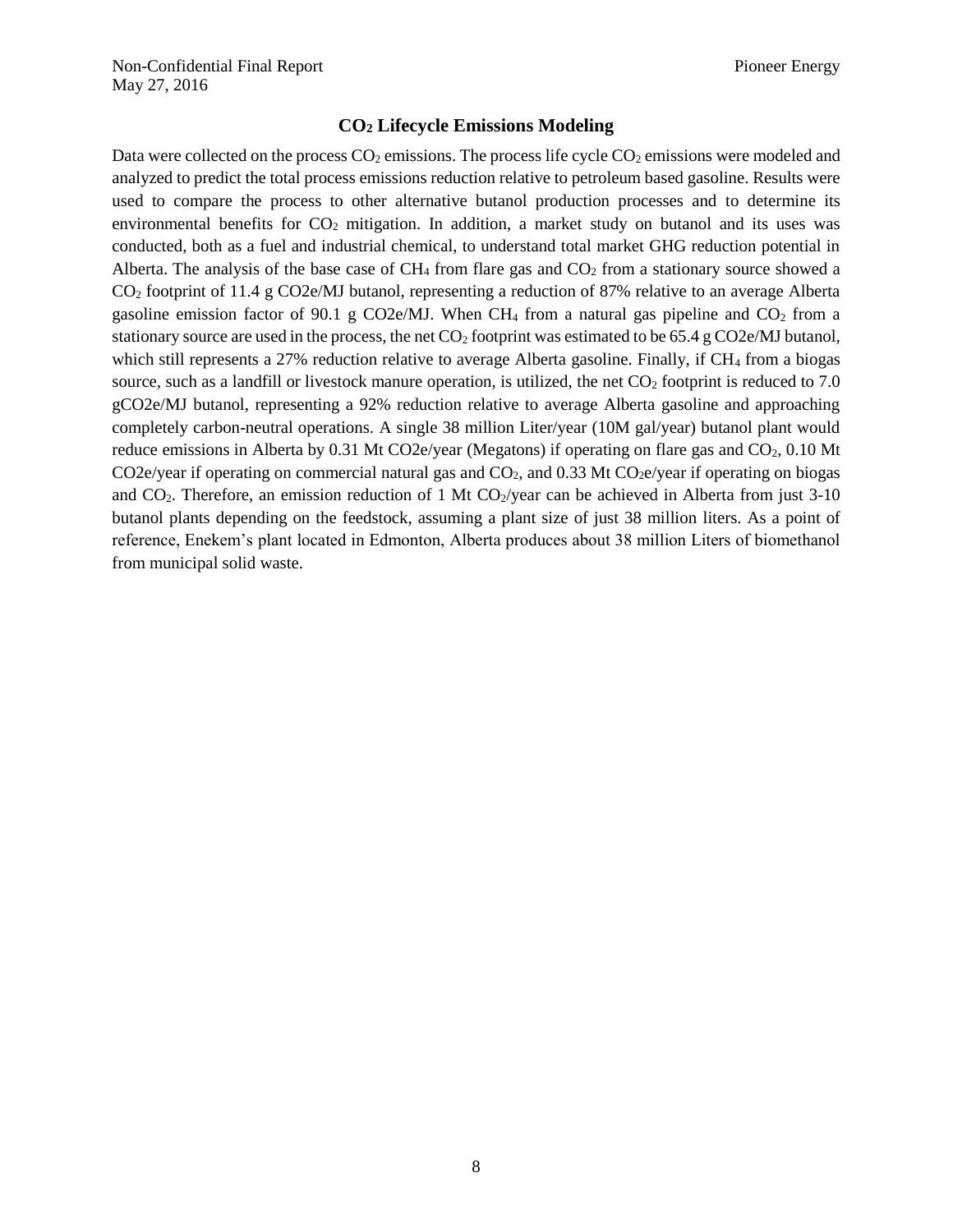## **Lifecycle GHG Inventory Results**

The results of the lifecycle  $CO<sub>2</sub>$  emissions analysis are shown in the table below

## **Lifecycle CO<sup>2</sup> Emissions Results**

|                                                                               | Net reaction: $3CH_4 + CO_2 \rightarrow C_4H_9OH + H_2O$       |                                                                                 |                                                                                              |
|-------------------------------------------------------------------------------|----------------------------------------------------------------|---------------------------------------------------------------------------------|----------------------------------------------------------------------------------------------|
|                                                                               |                                                                |                                                                                 |                                                                                              |
| Per 1.00 kg Butanol                                                           | <b>Butanol</b> from<br><b>Flare Gas and</b><br>CO <sub>2</sub> | <b>Butanol</b><br>from<br><b>Pipeline</b><br><b>Natural</b><br>Gas<br>and $CO2$ | <b>Butanol</b><br>from<br><b>Landfill</b><br><b>Biogas</b><br>$(CH4)$ and<br>CO <sub>2</sub> |
| CH <sub>4</sub> Feedstock consumed (kg CH <sub>4</sub> /kg butanol)           | 0.65                                                           | 0.65                                                                            | 0.65                                                                                         |
| $CO2$ Feedstock consumed (kg $CO2/kg$ butanol)                                | 0.59                                                           | 0.59                                                                            | 0.59                                                                                         |
| Feedstock (CH <sub>4</sub> +CO <sub>2</sub> ) consumed (kg GHG/kg<br>butanol) | 1.24                                                           | 1.24                                                                            | 1.24                                                                                         |
| Water $(H_2O)$ generated                                                      | 0.24                                                           | 0.24                                                                            | 0.24                                                                                         |
| <b>Butanol produced (Mass balance verification)</b>                           | 1.00                                                           | 1.00                                                                            | 1.00                                                                                         |
|                                                                               |                                                                |                                                                                 |                                                                                              |
| Lifecycle emissions (kg CO <sub>2</sub> e/kg butanol):                        |                                                                |                                                                                 |                                                                                              |
| (1) CH <sub>4</sub> Upstream Emissions or Emission Reductions                 | $-2.16$                                                        | 0.003                                                                           | $-2.16$                                                                                      |
| $(2)$ CH <sub>4</sub> Pre-Processing                                          | 0.00                                                           | 0.00                                                                            | 0.00                                                                                         |
| (3) CH <sub>4</sub> Transport to Central Butanol Plant                        | 0.31                                                           | 0.00                                                                            | 0.15                                                                                         |
| (4) CO <sub>2</sub> Capture from Stationary Source                            | $-0.65$                                                        | $-0.65$                                                                         | $-0.65$                                                                                      |
| $(5) CO2 Transport to Central Butanol Plant$                                  | 0.001                                                          | 0.001                                                                           | 0.001                                                                                        |
| (6) Central Butanol Plant Conversion                                          | 0.51                                                           | 0.51                                                                            | 0.51                                                                                         |
| (7) Butanol Product Transport                                                 | 0.000                                                          | 0.000                                                                           | 0.000                                                                                        |
| (8) Butanol Product Combustion/Utilization                                    | 2.38                                                           | 2.38                                                                            | 2.38                                                                                         |
| Total (kg CO <sub>2</sub> e/kg butanol)                                       | 0.39                                                           | 2.25                                                                            | 0.24                                                                                         |
|                                                                               |                                                                |                                                                                 |                                                                                              |
| Total (g CO <sub>2</sub> e/MJ, LHV)                                           | 11.4                                                           | 65.4                                                                            | 7.0                                                                                          |
| % Reduction Relative to Alberta Gasoline                                      | 87%                                                            | 27%                                                                             | 92%                                                                                          |

In conclusion, the analysis of the base case of CH<sub>4</sub> from flare gas and CO<sub>2</sub> from a stationary source showed a significant CO<sup>2</sup> reduction potential (87%) relative to Alberta average gasoline. When CH<sup>4</sup> from a natural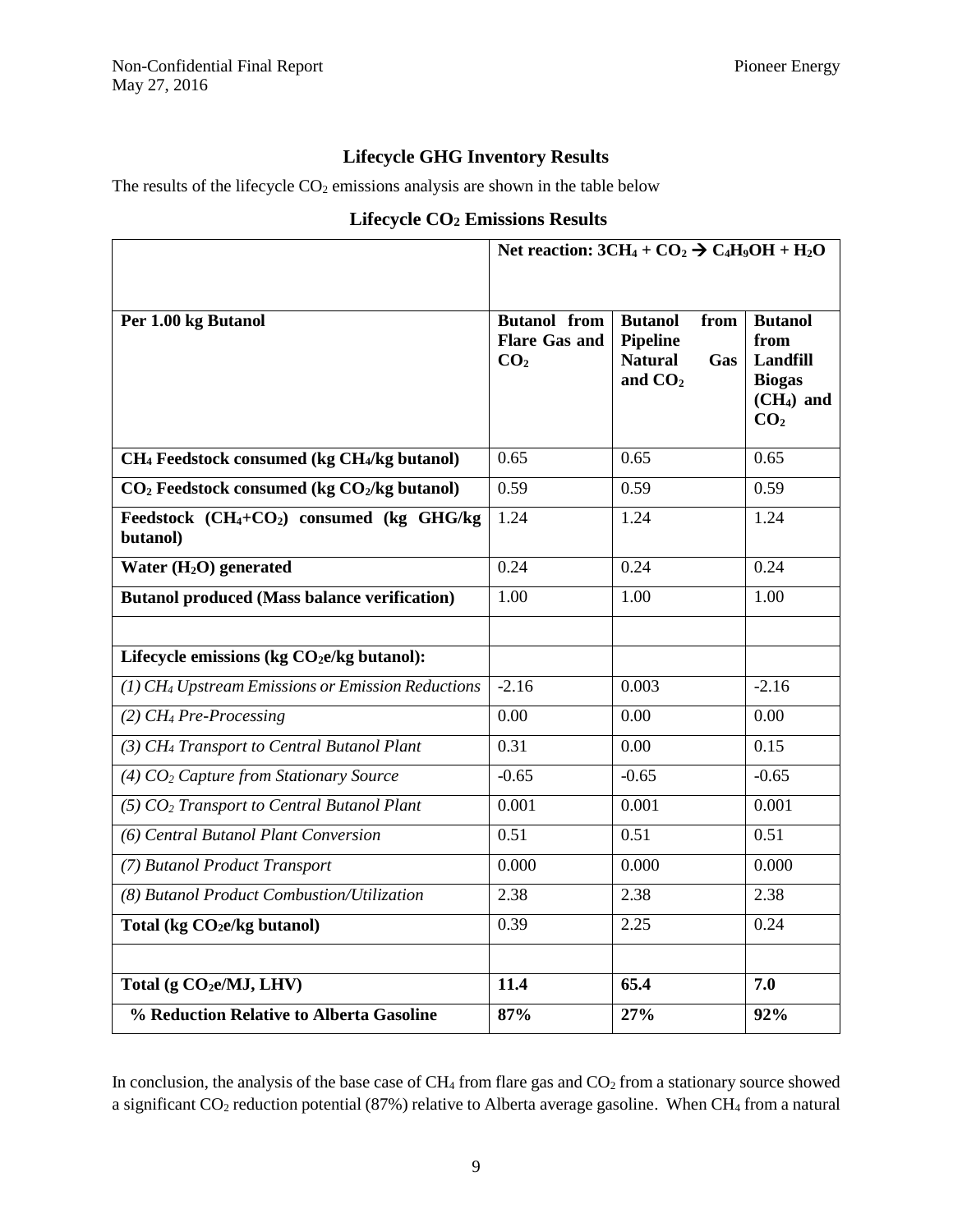gas pipeline and  $CO<sub>2</sub>$  from a stationary source is used in the process, the net  $CO<sub>2</sub>$  footprint still represents a meaningful reduction (27%) relative to average Alberta gasoline. Finally, if CH<sup>4</sup> from a biogas source, such as a landfill or livestock manure operation, is utilized, the net  $CO<sub>2</sub>$  footprint approaches completely carbon-neutral operations (a 92% reduction relative to average Alberta gasoline). There is sufficient market in both the world butanol demand, and the Alberta specific gasoline demand, to accept all of the butanol product produced, considered as either a chemical commodity or a transportation fuel. Therefore, achieving an emission reduction of 1 Mt/year in Alberta is achievable with this technology and is expected to meet the CCEMC carbon emission reduction targets.

## **Alberta Applicability and Economics Study by McMaster University**

A study was conducted to develop a model and analyze collected data to determine the optimal strategy for the determination of a flare gas-to-butanol supply chain incorporating the PERT-2 modular methanol production system being developed by Pioneer Energy.

Key conclusions of the McMaster study are as follows:

- Under the base case market conditions, the most profitable routes used methanol from a traditional gas-to-methanol process with pipeline natural gas, but with negligible environmental benefit.
- Routes that reduce  $CO<sub>2</sub>$  emissions the most are ones that use as much flare gas as possible via the hypothetical improved PERT-2 device, but this is unprofitable.
- **•** Routes which used a mixture of both flare gas and pipeline natural gas to produce methanol were found to have environmental benefit in the form of avoided  $CO<sub>2</sub>$  emissions and still be profitable.

## **Project Costs**

Pioneer Energy commenced work on the CCEMC Grand Challenge project in April 2014 after receipt of the \$500,000 grant and work continued for two years until April 2016. At the conclusion of the Round 1 CCEMC Grand Challenge project, Pioneer Energy spent a total of \$753,716 (CAD). As seen in the tables below, Pioneer Energy spent \$257,310 over the CCEMC grant funds to ensure expedient progress of Pioneer's butanol technology.

The following tables summarize project revenues and expenditures for the life of the project.

| <b>Revenues</b>       |           |  |
|-----------------------|-----------|--|
| <b>Description</b>    | Amount    |  |
| <b>CCEMC</b>          | \$500,000 |  |
| <b>Pioneer Energy</b> | \$257,310 |  |
| <b>Total</b>          | \$757,310 |  |

| <b>Expenditures</b>            |               |                            |  |  |
|--------------------------------|---------------|----------------------------|--|--|
| <b>Description</b>             | <b>Budget</b> | <b>Actual Amount Spent</b> |  |  |
| <b>Salaries &amp; Benefits</b> | \$390,000     | \$616,935                  |  |  |
| <b>Supplies</b>                | \$23,542      | \$27,653                   |  |  |
| <b>Travel</b>                  | n/a           | n/a                        |  |  |